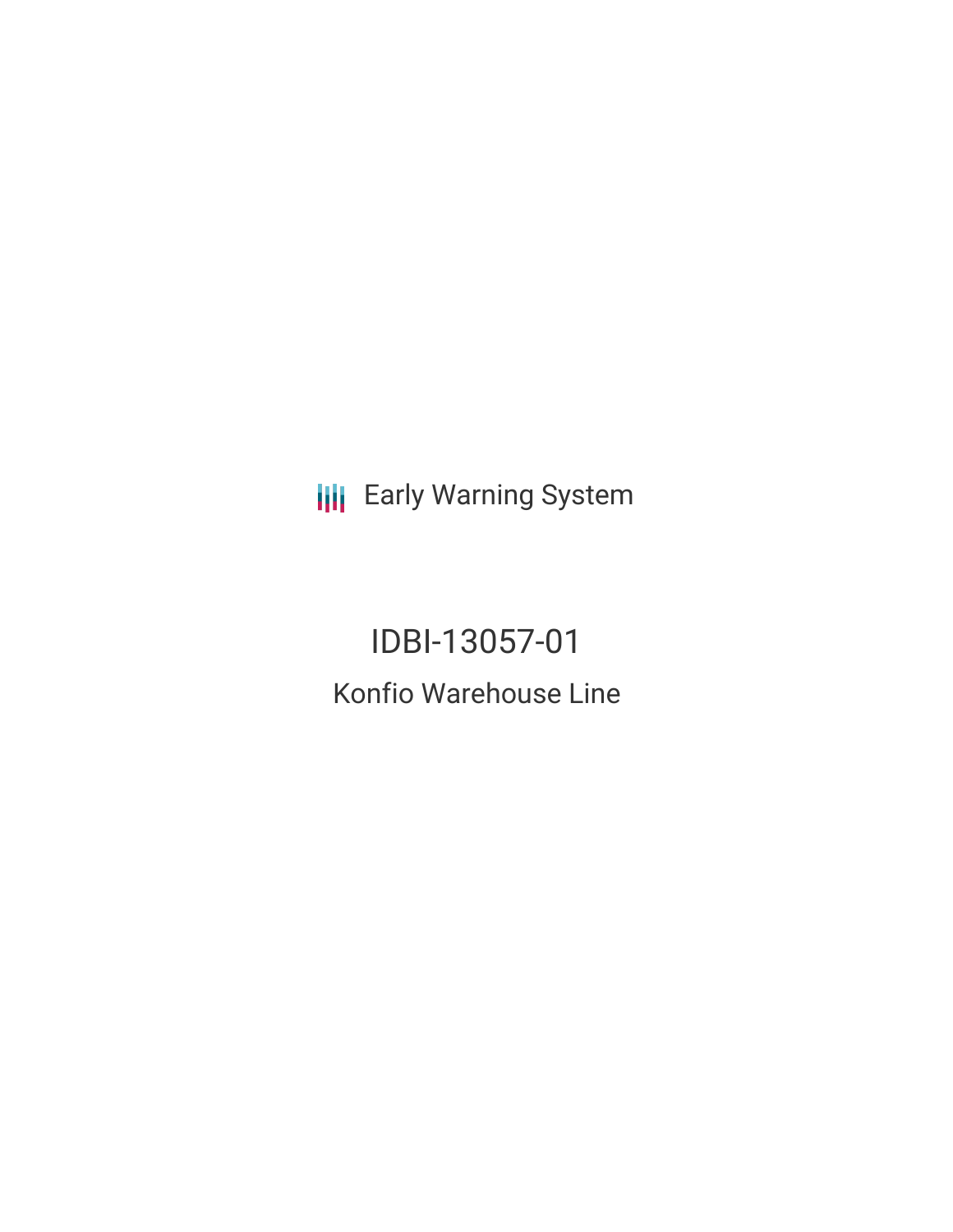

## **Quick Facts**

| <b>Countries</b>               | Mexico                                                                   |
|--------------------------------|--------------------------------------------------------------------------|
| <b>Financial Institutions</b>  | IDB Invest (IDBI)                                                        |
| <b>Status</b>                  | Proposed                                                                 |
| <b>Bank Risk Rating</b>        | FI                                                                       |
| <b>Voting Date</b>             | 2020-04-01                                                               |
| <b>Borrower</b>                | An SPV to be incorporated in Mexico for the purpose of this transaction. |
| <b>Sectors</b>                 | Finance                                                                  |
| <b>Investment Type(s)</b>      | Loan                                                                     |
| <b>Investment Amount (USD)</b> | $$53.41$ million                                                         |
| <b>Project Cost (USD)</b>      | $$53.41$ million                                                         |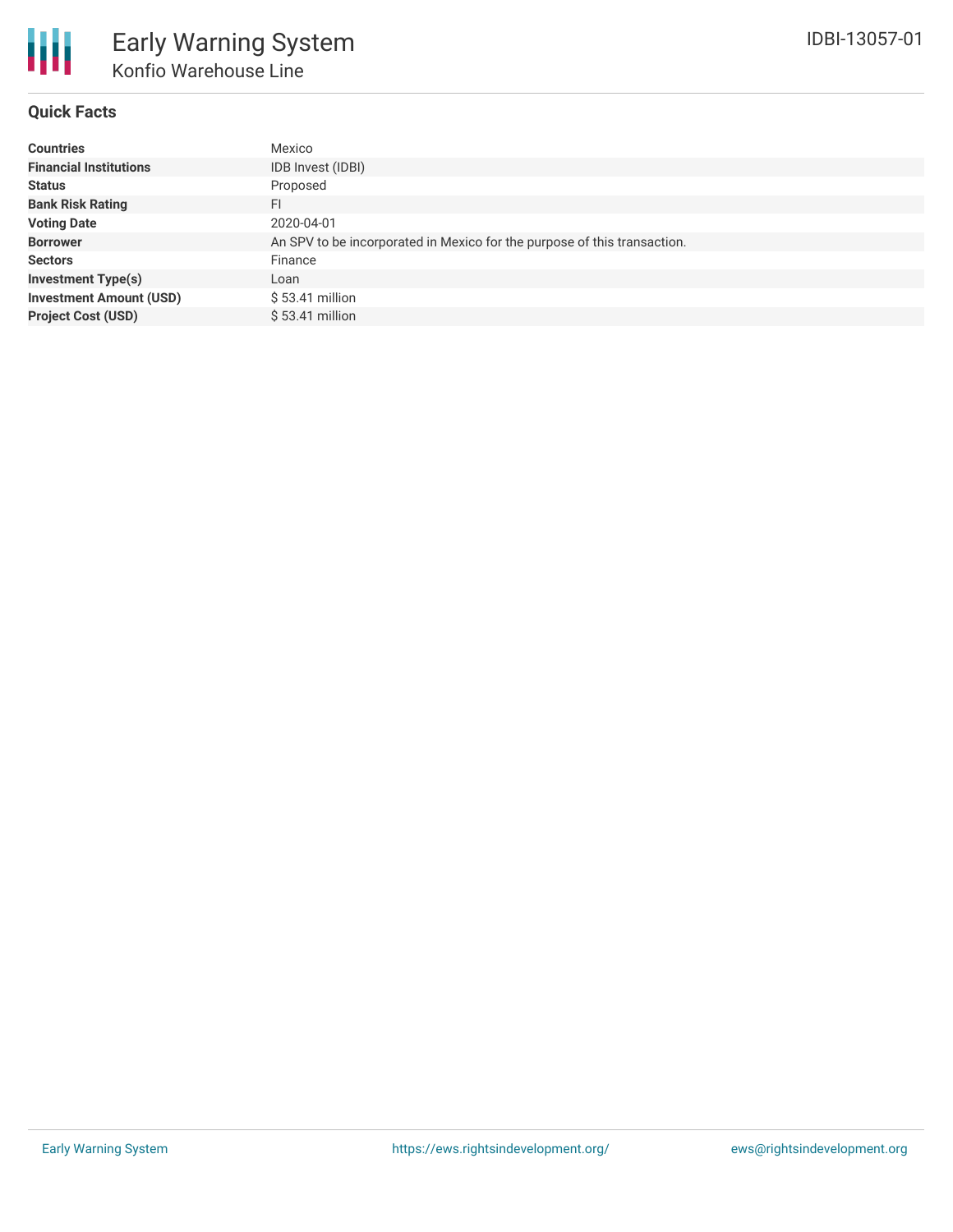

## **Project Description**

According to the bank, Konfio is an online platform that revolutionizes corporate credit processes in Mexico, making it easier for Micro, Small, and Medium Enterprises ("MPYMES") to access formal financing through technology, data science, and efficient digital transactions. The objective of the transaction is to support Konfio to: (i) expand its lending activities in Mexico; and (ii) consolidate its presence as a recurrent issuer of asset backed securities in the capital markets. For this purpose, IDB Invest will provide a local currency denominated warehousing line (the "WHL") to a special purpose vehicle incorporate in Mexico (the "Borrower" or "SPV") for up to MXN1,140 million (the "IDB Invest Financing" or the "Financing"). The Financing will be composed of two tranches: (i) a committed tranche for up to MXN570 million (the "Tranche 1"); and (ii) an uncommitted tranche for up to MXN570 million (the "Tranche 2"). The Borrower will only use the proceeds of the WHL to purchase and accumulate MSME loans, originated by Konfio, in according to eligibility criteria acceptable to IDB Invest, for their future securitization in the capital markets.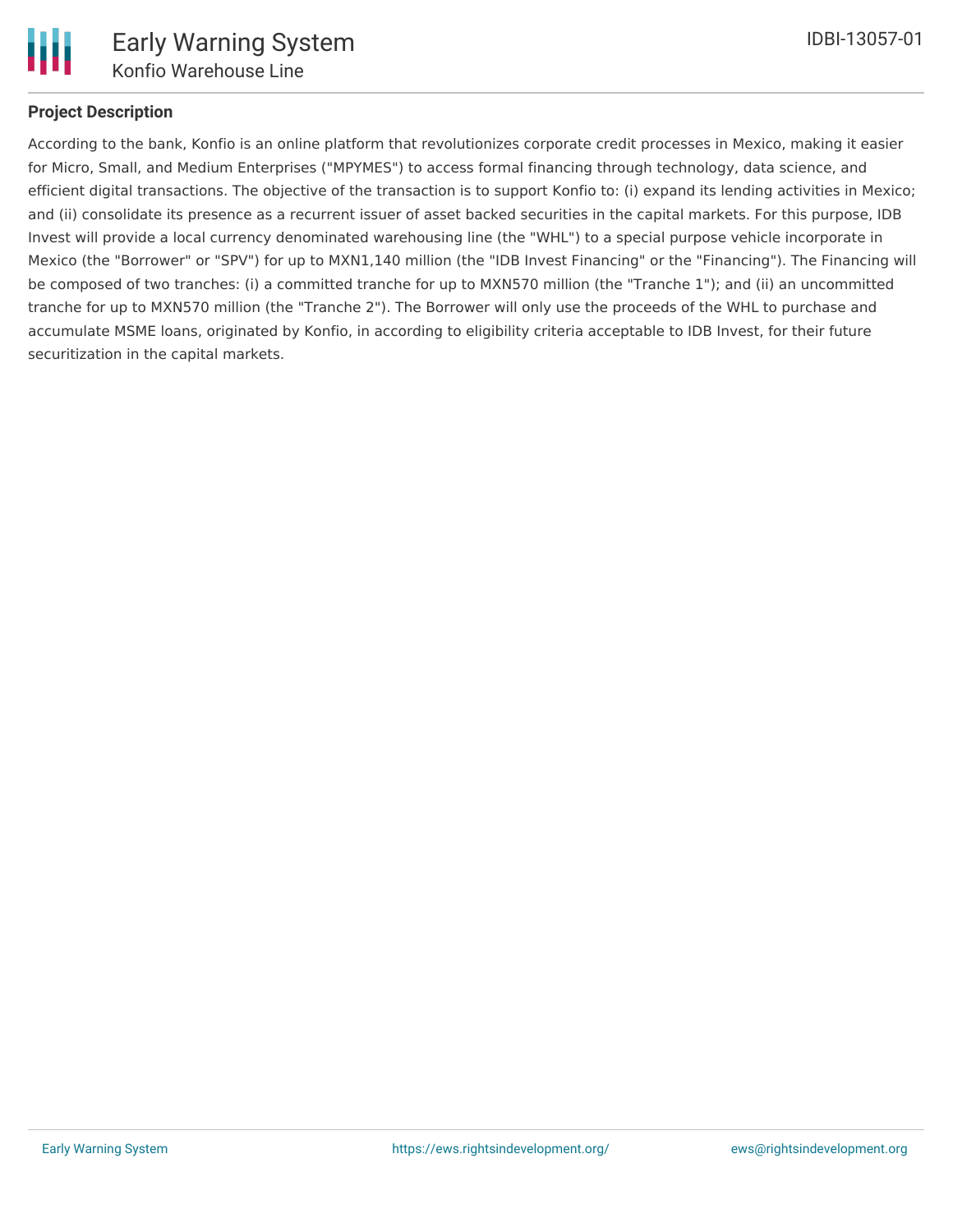

# **Investment Description**

• IDB Invest (IDBI)

# **Financial Intermediary**

Financial Intermediary: A commercial bank or financial institution that receives funds from a development bank. A financial intermediary then lends these funds to their clients (private actors) in the form of loans, bonds, guarantees and equity shares. Financial intermediaries include insurance, pension and equity funds. The direct financial relationship is between the development bank and the financial intermediary.

Konfio [Limited](file:///actor/1062/) (Financial Intermediary)